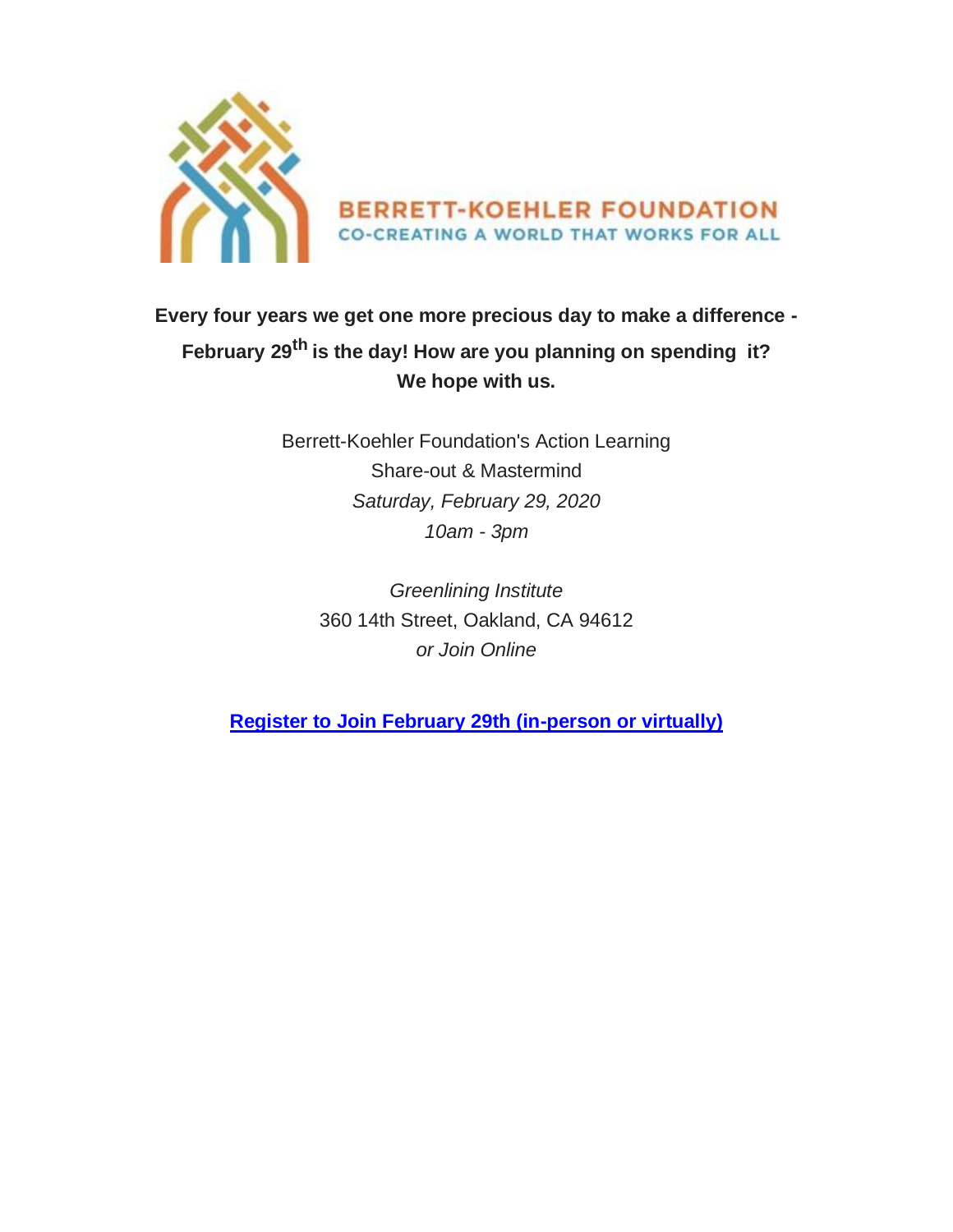Are you curious to learn more about how eight powerful women are helping each other change the world? As Berrett-Koehler Foundation marks the midpoint of our current Action Learning cohort, we invite you to see and hear the 2020 Action-Learning Fellows' experiences and insights from four months of fun convening, community-building, and social justice. Then join us to "mastermind" about the next steps for their projects. The range of social change projects is wide. The indelible strand that connects the being and doing of this cohort is their desire to create a world that works for all. You may be surprised to see how their work intersects with yours.

These eight fellows, along with the BKF Weavers, have created a rich and trusty oasis where deep bonding is the default way of being with each other, providing sustenance to face the challenges of working through their projects. They are change-makers who are already creating impact in their local communities in the US and internationally. Now you are being invited to add your gifts and expand this collective learning experience, creating a wider synergic space where ideas and creativity emerge and flourish. Whether you join us in-person or virtually, February 29th will truly be a sneak peek into the realm of a better world for all, and possibilities for recalibrating and expanding the projects to create further impact. Let us give this marvelous cohort – and each other – the gift of being fellow travelers on the same journey.

## **A world that works for all takes a community to create.**

**[Register to Join February 29th \(in-person or virtually\)](https://www.flipcause.com/secure/cause_pdetails/NzQ5Nzg=)**

And click the picture below to be reintroduced to this fabulous cohort